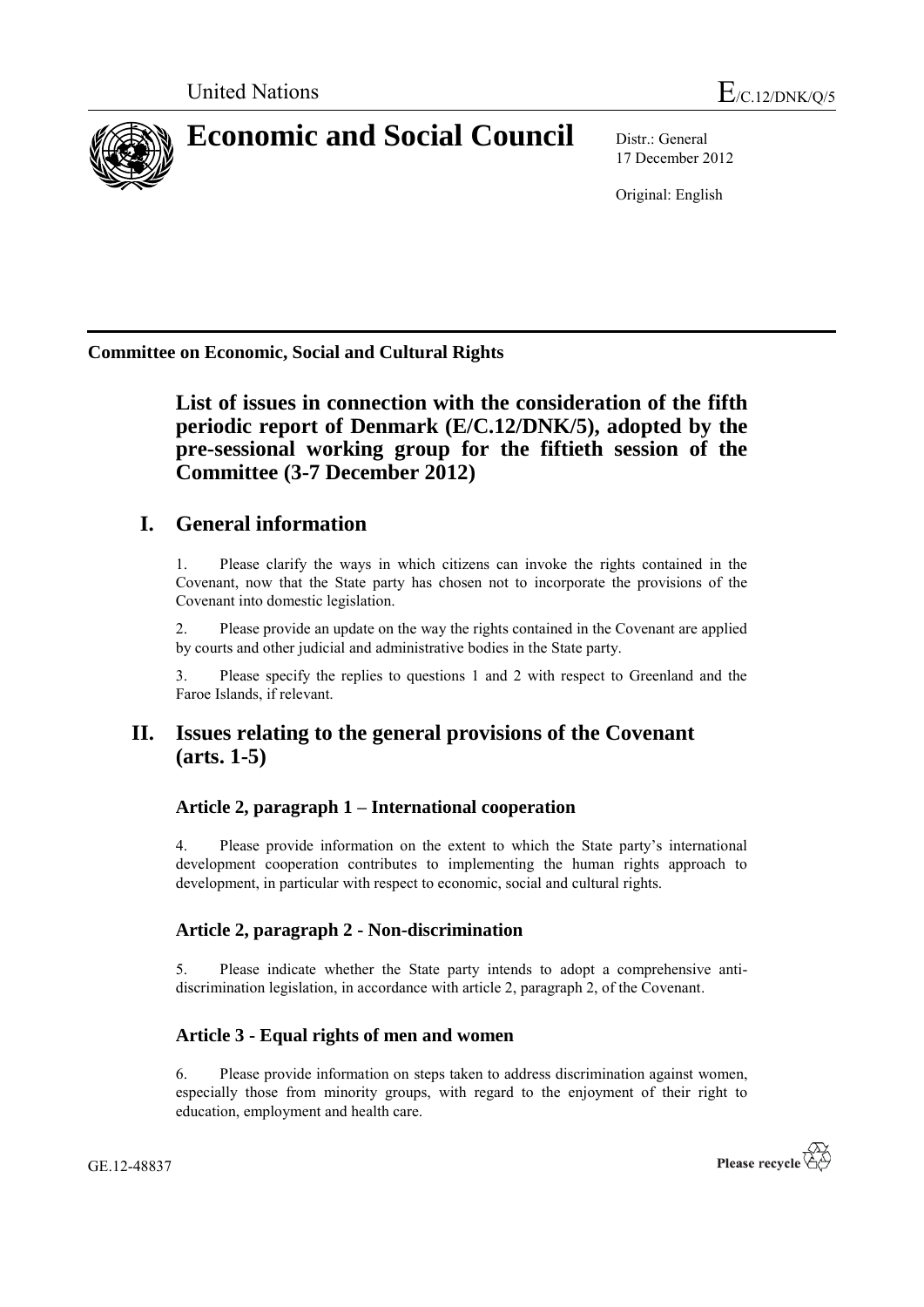7. Please provide information on steps taken to address the persistent wage gap between women and men, in particular in the Faroe Islands. Please also provide information on measures taken to increase the number of women in high-ranking posts, especially in academia and the private sector.

# **III. Issues relating to the specific provisions of the Covenant (arts. 6-15)**

## **Article 6 - The right to work**

8. Please provide information on steps taken, and impact measured, to address the higher rates of unemployment among immigrants and their adult descendants from developing countries.

9. Please provide information on the impact of the global financial and economic crisis on employment opportunities, especially youth, and on the enjoyment of the labour rights contained in the Covenant.

# **Article 7 - The right to just and favourable conditions of work**

10. Please indicate whether the State party intends to introduce a national minimum wage, with the view to providing a decent standard of living for workers and members of their family.

11. Please provide information on measures taken to improve working conditions of migrant workers and women from ethnic minorities.

## **Article 8 - Trade union rights**

12. Please provide information on the categories of civil servants, throughout the territory of the State party, who are not allowed to strike.

## **Article 9 - The right to social security**

13. Please provide information on steps taken to monitor the impact of the 450-hours rule on the reduction or withdrawal of supplementary benefits for families in need, in the context of the enjoyment of the Covenant rights.

## **Article 10 - Protection of the family, mothers and children**

14. Please provide information on measures taken to address trafficking in children for purposes of forced labour and prostitution to the State party, either as a destination or as a transit country. Please provide information on measures taken for the rehabilitation of victims of trafficking. Please also indicate which steps are taken to ensure that perpetrators of such crimes are effectively prosecuted and sanctioned.

15. Please provide information on steps taken by the State party to ensure that corporal punishment is prohibited in all settings in Greenland and the Faroe Islands.

16. Please provide information on the number of children as of 2012 who are placed in care outside of their home, particularly in institutional care, as well as the measures adopted to ensure that children, in particular children with disabilities, have adequate care. Please